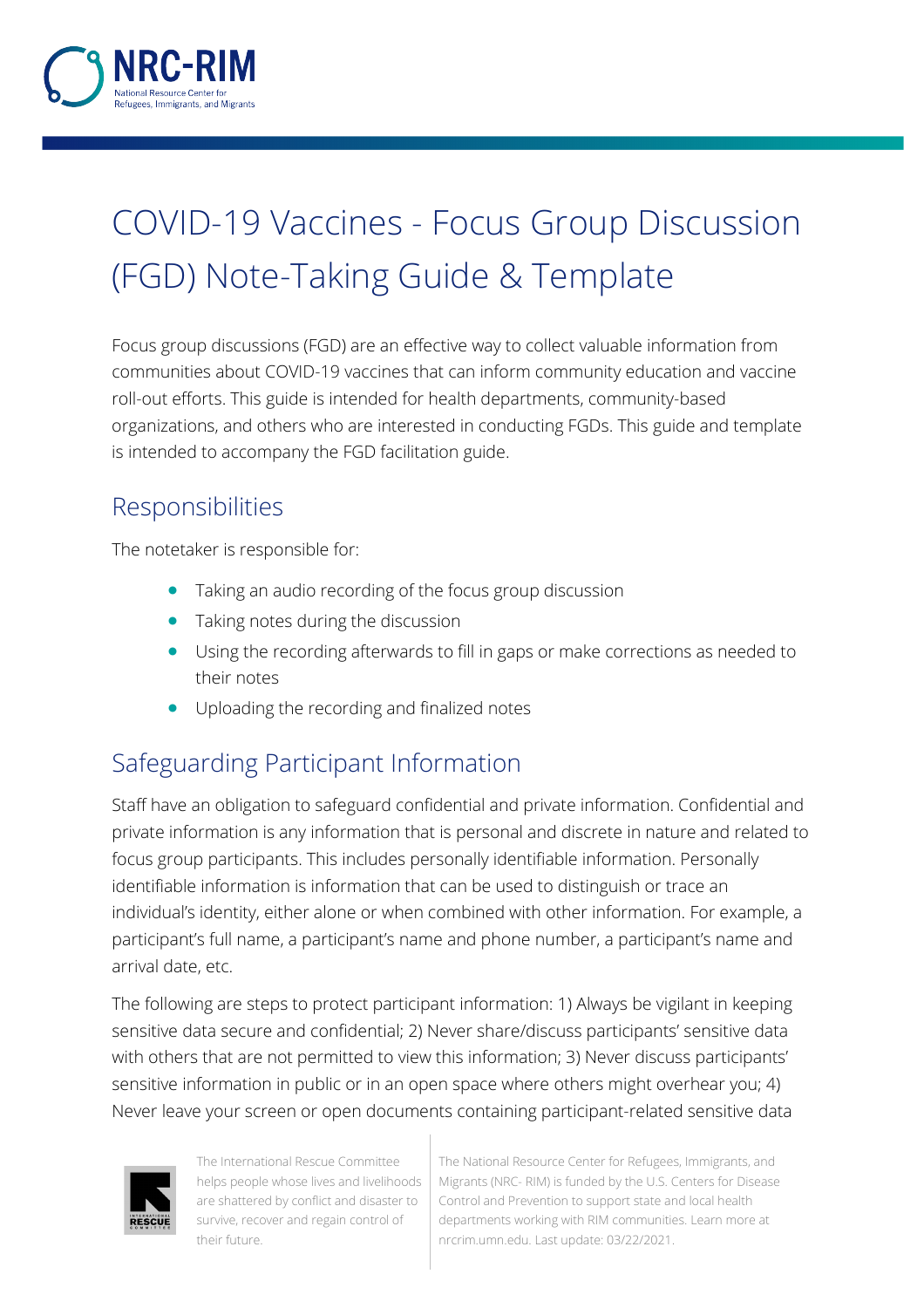unattended; 5) Delete documents and files being stored on your computer and/ or other devices when asked to do so; 6) Never leave printouts of sensitive data–ensure they are always physically secured (e.g. in a locked drawer, cabinet, desk). In fact, you should refrain from printing out sensitive data all together. If you must print out information, shred printouts after the task is complete; 7) Report privacy incidents as soon as they occur.

To ensure that notes and audio recordings taken from the focus group discussions are stored safely, it is recommended that each focus group be given their own folder. The notetaker will upload the audio recording and their finalized notes to the folder after the focus group discussion. They must not email, fax or message the notes or recordings to anyone. A link to upload files to the folder will be shared with the notetaker by the team. The notetaker should store this link safely and must not share it with anyone, nor create a "Share Link" to the folder. The notetaker must delete the recordings and notes being stored on their computer and/or anywhere else outside of the folder when asked to do so.

## Obtaining Consent

At the beginning of the focus group discussion, it is necessary for the facilitator to obtain informed verbal consent from participants. Informed consent is "permission granted in the knowledge of possible risks and benefits of participation." Informed consent ensures participants have the information they need to decide to or not to participate in the focus group discussion. To obtain informed verbal consent, the facilitator will read a script to participants about the focus group discussion, and will ask if they understand and agree to continue. If everyone agrees, the notetaker should select "yes" to the informed consent question(s) in this document below. If any individuals do not agree, the facilitator will ask them to leave the call. Once they have left the call, the notetaker should check the "yes" option to the informed consent question.

If any individual agrees to participate at the start of the focus group but decides to stop participating partway through, the facilitator will thank them for their time, then ask them if they agree to us using the responses that they have provided so far. If they do not agree, it is essential that the notetaker writes the individual's *first* name (*do not write down their full name*) in the "Additional notes" section at the end of the Notetaking Template, and notes that they left the discussion early and do not agree to having their responses used. The notetaker must then remove that individual's responses from their notes immediately after the focus group discussion. They must also make sure that the numbers entered into the "Total # of Participants" and "Men", "Women" and "Non-binary" fields in the table below do not include any individuals who do not agree to participate in the focus group discussion at the start of the session, nor any individuals who decide to withdraw partway through the



The International Rescue Committee helps people whose lives and livelihoods are shattered by conflict and disaster to survive, recover and regain control of their future.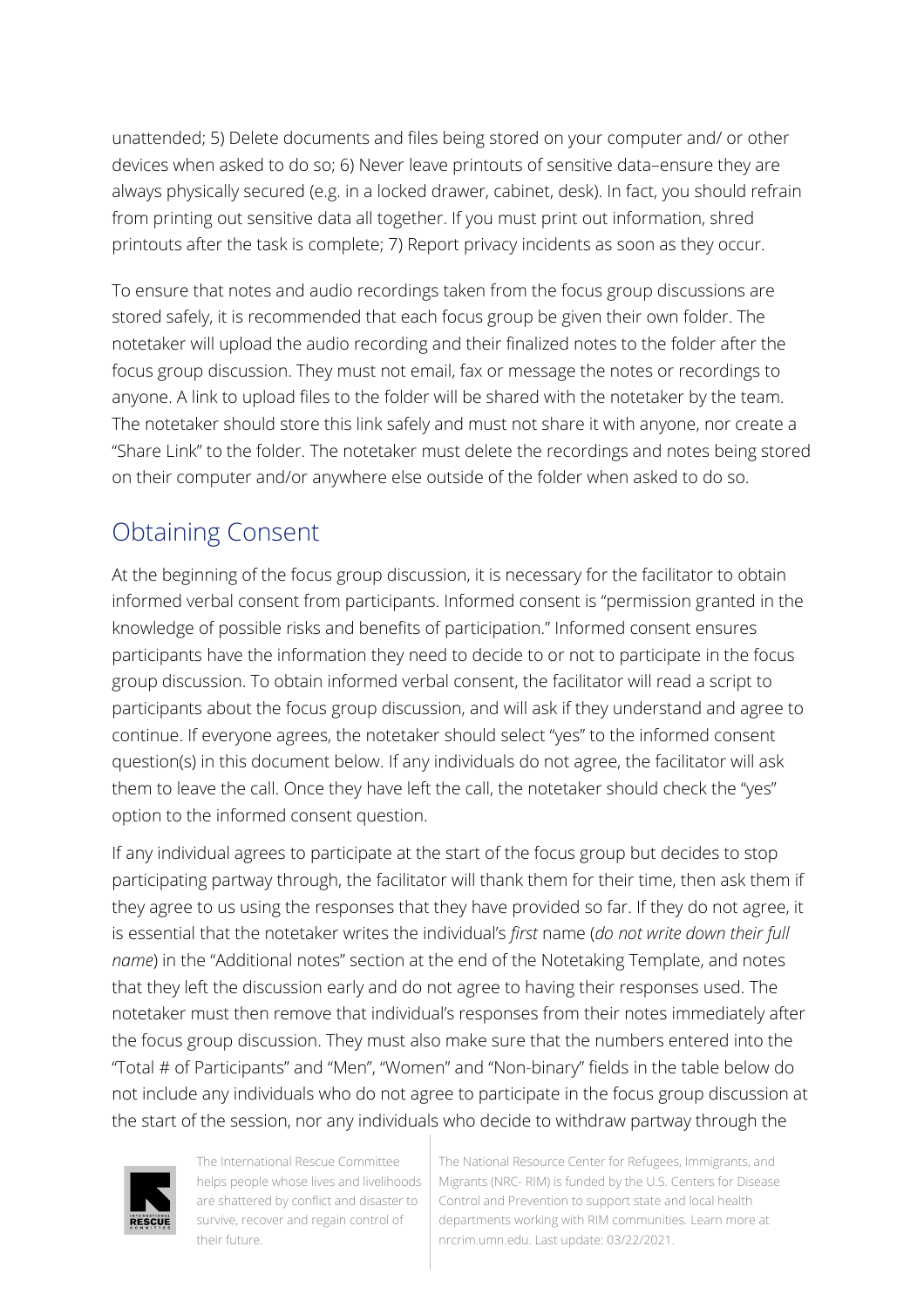focus group discussion and do not give permission for use of their responses before withdrawing.

## Instructions for Notetaking and Translation

Using the template below, the notetaker will record the responses of participants underneath each question. If follow-up questions or probes are asked, both these questions and the participants' responses will also be recorded underneath the original, pre-set question asked by the facilitator. It is essential that the notetaker identifies the participant that gave each response for any given question, follow-up question or probe using their *first name only*. It is important that:

- The full name of the participant must not be recorded anywhere in the notes.
- No other personally identifiable information should be recorded anywhere in the notes.
- The notetaker should record the first name of the participant next to the response that they are recording. For example, if the facilitator asked "What is your favorite color?", and "Sarah" responded that it is blue, the notetaker would write "Sarah: Blue"
- If two participants have the same first name, the notetaker should distinguish between them by adding the first initial of their surname. For example, "Sarah C.". The participant's full surname should not be written down anywhere in the notes.

Notes should be taken in the target language during the focus group discussion. The notetaker is additionally responsible for taking an audio recording of the focus group discussion. To ensure that participants remain anonymous, they must start the recording after participants have introduced themselves and should take an audio recording only (not a video recording). The notetaker must also make sure to stop the recording once the closing script is read by the facilitator, so that conversations that take place in the time allocated after the focus group discussion for participants to ask questions about the COVID-19 vaccine are not recorded. After the focus group discussion, the notetaker should use the audio recording to confirm that their notes are correct and fill in any gaps. The notetaker should then upload the recording and notes to their focus group's folder. Before they upload them, the notetaker must check that the notes do not contain any personally identifiable information about participants, nor the responses of individuals who withdraw from the focus group discussion partway through and do not consent to us using the responses that they had provided so far. They should then inform the appropriate party



The International Rescue Committee helps people whose lives and livelihoods are shattered by conflict and disaster to survive, recover and regain control of their future.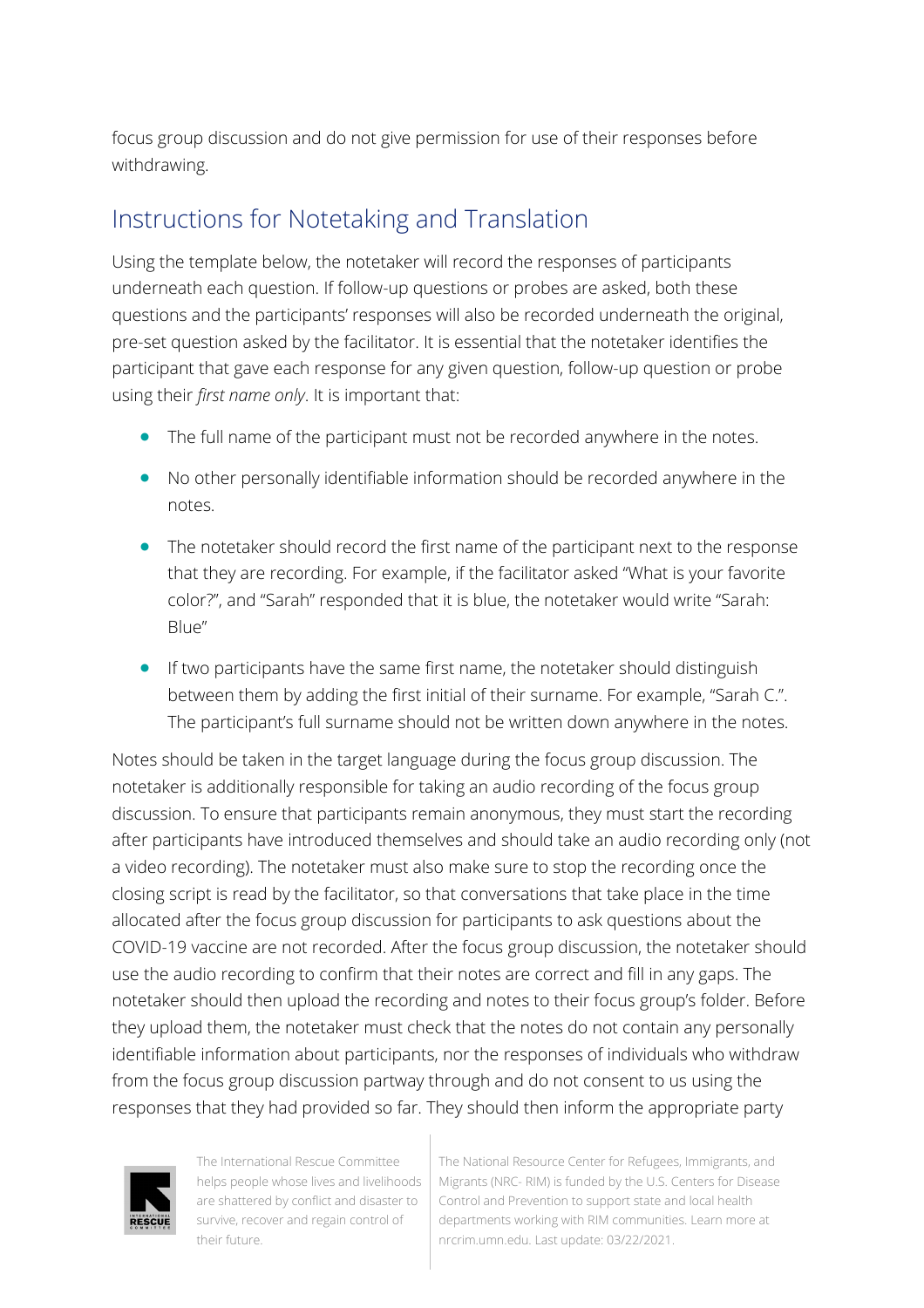that the files have been uploaded. Once the party has confirmed with the notetaker that they can access the audio recording and notes, they will ask the notetaker to delete any versions of the files being stored on their computer or elsewhere outside of the folder, so that the only versions that remain are the ones in the folder. It is essential that the notetaker keeps the notes and the recording very secure whilst they are being stored on their computer and/or other devices.

## Record the following information before starting

| Focus Group Discussion Information |                           |                                      |
|------------------------------------|---------------------------|--------------------------------------|
| Focus Group Number:                | Interview Date:           | Facilitator Name:                    |
|                                    |                           | Notetaker Name:<br>Interpreter Name: |
| Platform of Meeting                | Interpretation Necessary: | Focus group held with specific       |
| $\square$ Zoom                     | $\square$ Yes             | sub-group:                           |
| □ WhatsApp                         | $\square$ No              | $\square$ Yes                        |
| $\Box$ Other:                      |                           | $\square$ No                         |
|                                    |                           | If yes, identity of sub-group:       |
|                                    |                           |                                      |
| Total # of Participants:           | Language used by group:   |                                      |
| Men:                               |                           |                                      |
| Women:                             |                           |                                      |
| Non-binary:                        |                           |                                      |
|                                    |                           |                                      |
|                                    |                           |                                      |
|                                    |                           |                                      |



The International Rescue Committee helps people whose lives and livelihoods are shattered by conflict and disaster to survive, recover and regain control of their future.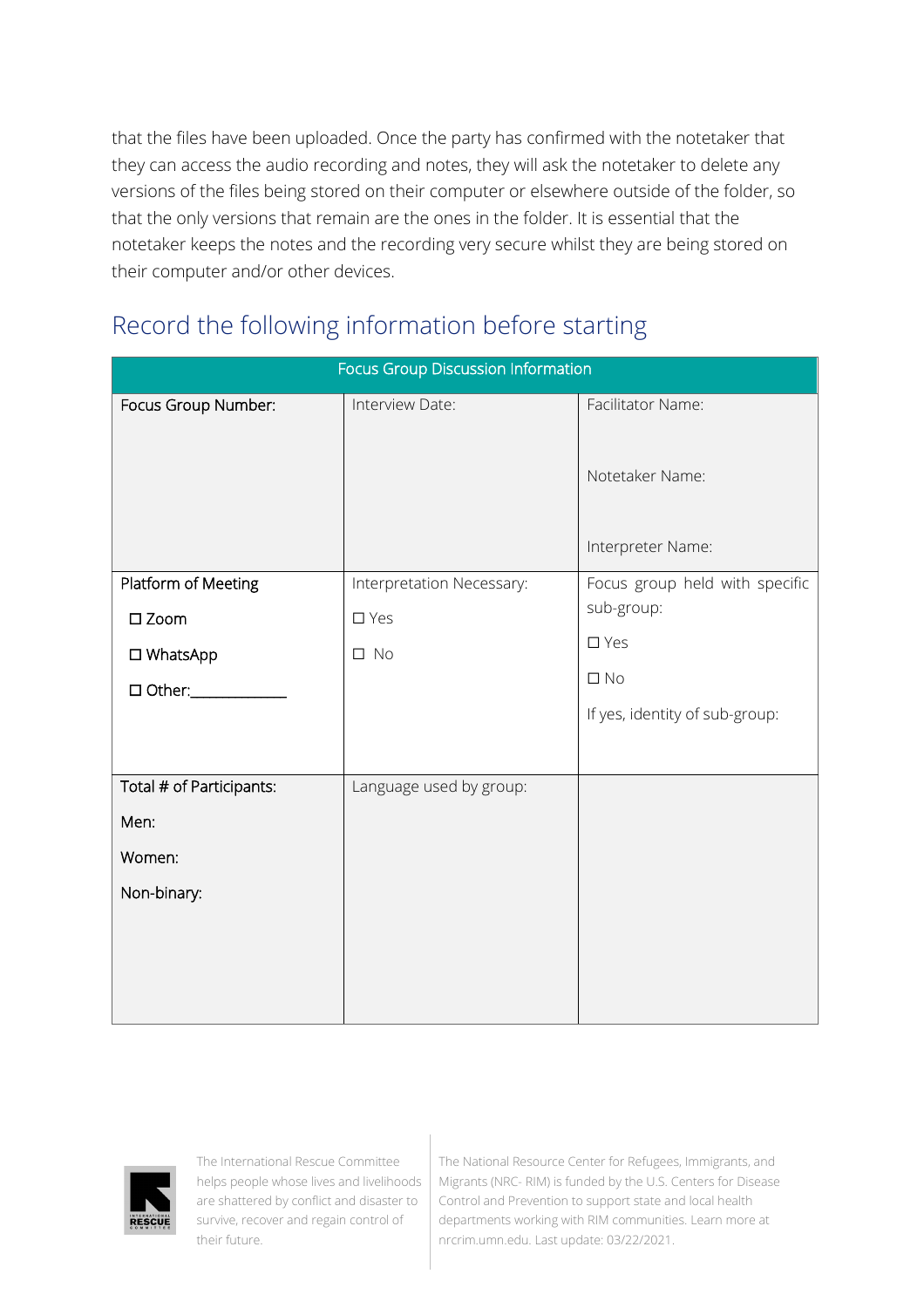## Notetaking Template

#### Informed Consent

Informed consent was obtained from all participants:  $\Box$  Yes  $\Box$  No

Informed consent was obtained from parent/caregiver for participant(s) younger than 18

years: □ Yes □ No □ N/A

\*Start Recording Interview on Zoom after introductions\* Remember to note down responses and both verbal agreement – i.e. yes, follow-up statements with more detail, etc. AND non-verbal agreement – i.e. nodding heads, etc.





The International Rescue Committee helps people whose lives and livelihoods are shattered by conflict and disaster to survive, recover and regain control of their future.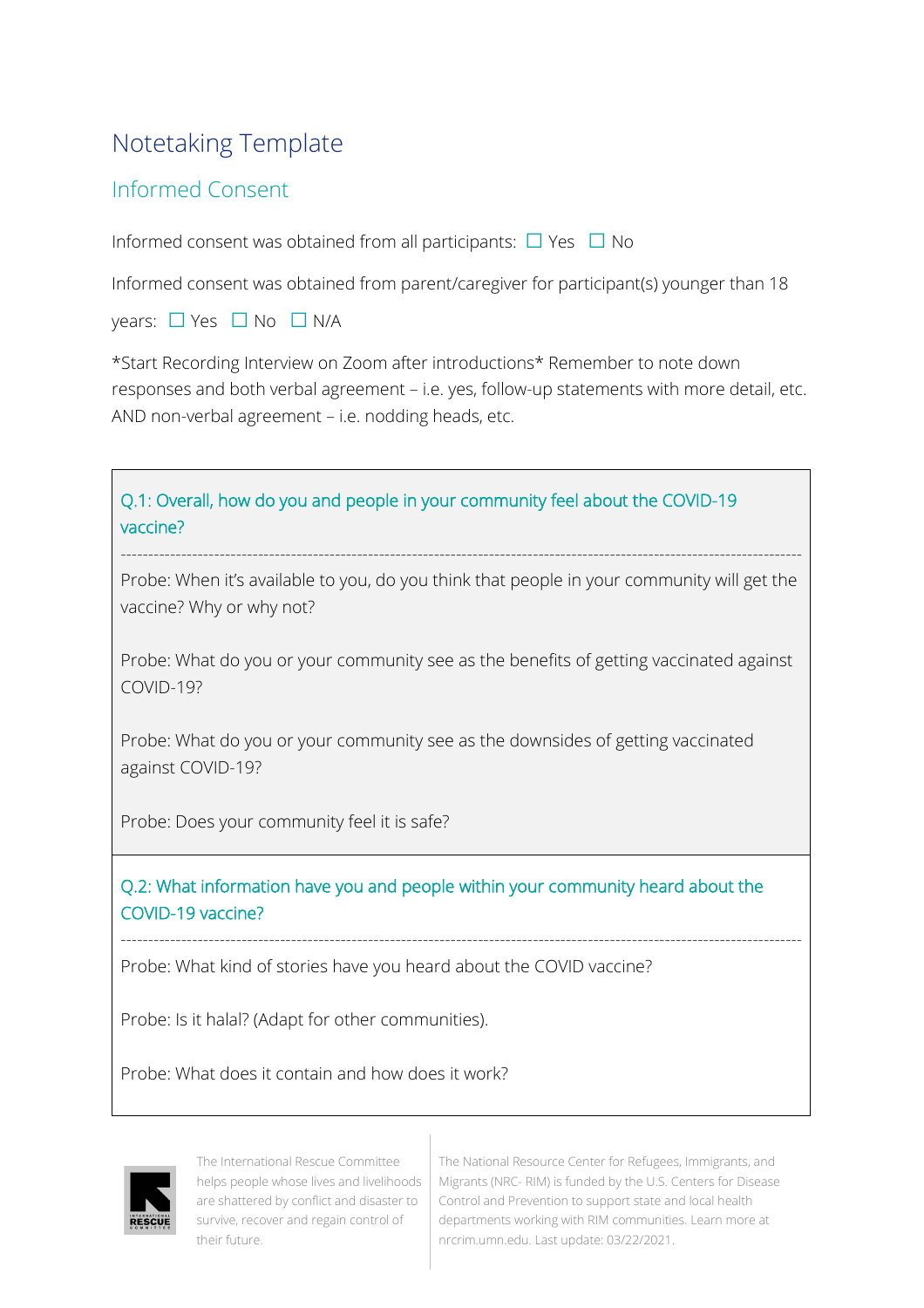Probe: What is your understanding of the side effects?

Probe: When can you get the vaccine? Do you have an idea of how it will be provided?

Probe: What happens once you receive the vaccine? Do you still have to wear a mask or keep distance?

Q.3: What would prevent you and members of your community from getting the vaccine? ----------------------------------------------------------------------------------------------------------------------------

Probe: What concerns do you/ your community have about the vaccine?

Probe: What barriers could keep you from getting the vaccine? (e.g., access, childcare, transportation, etc.)

Q.4: For people in your community who might be hesitant about getting the vaccine, what would encourage them to get it?

Probe: What would make [your community] feel safe about getting a COVID-vaccine?

Probe: What information do people in your community wish they had about the vaccine?

----------------------------------------------------------------------------------------------------------------------------

#### Q.5: What would you recommend as the best way to communicate information about COVID-19 vaccines to your community?

----------------------------------------------------------------------------------------------------------------------------

Probe: Who would be the best person to share information about the vaccine or help teach people about a COVID vaccine?. Healthcare provider, family, friends, religious leaders?

Probe: What are the best ways to reach people in your community? (e.g., face-to-face, WhatsApp, Facebook, email, mail, phone/text, YouTube?)

Probe: Where do you and people in your community get information about COVID-19 vaccines?



The International Rescue Committee helps people whose lives and livelihoods are shattered by conflict and disaster to survive, recover and regain control of their future.